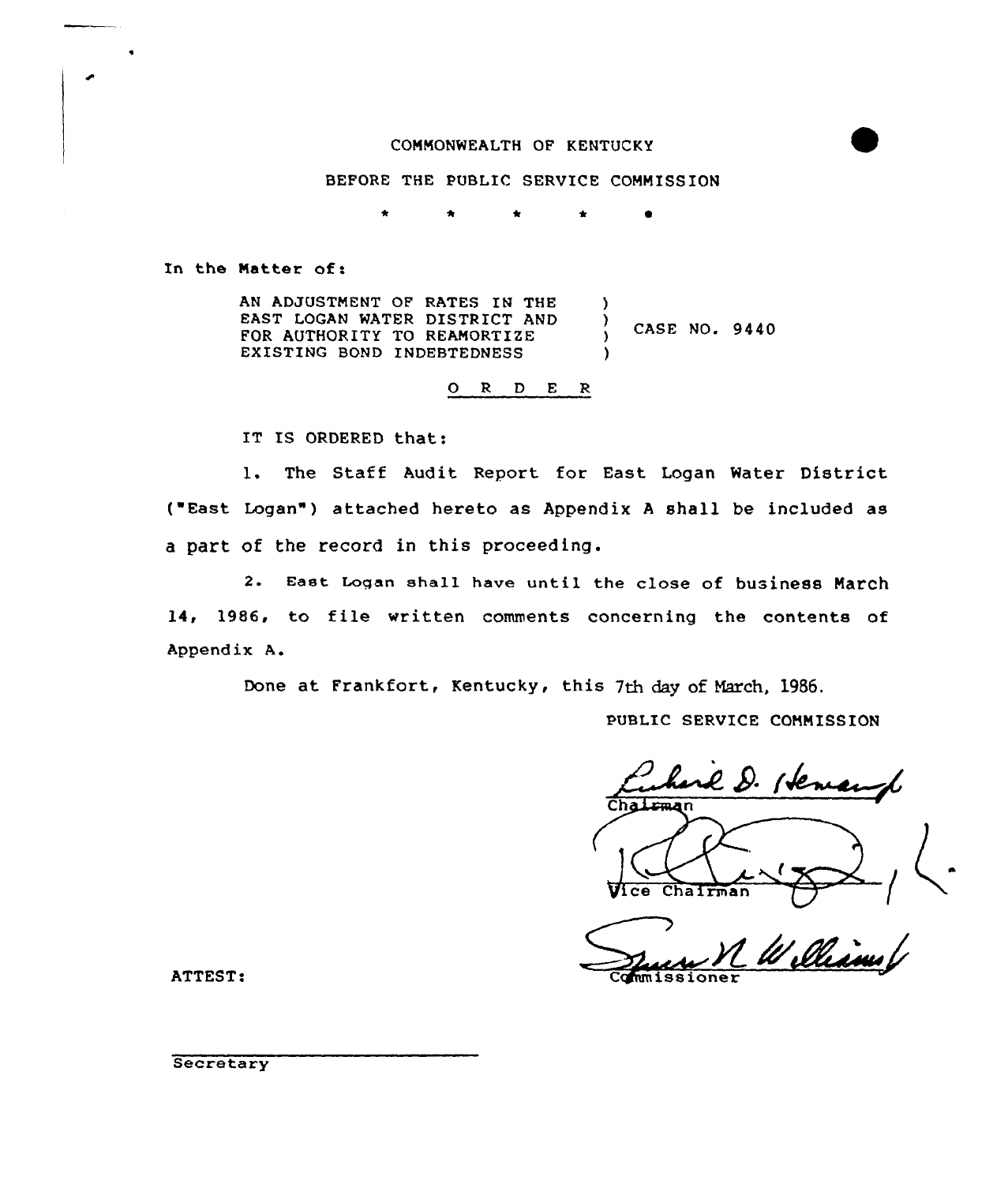# APPENDIX A

# REPORT ON LIMITED AUDIT

# OF

#### EAST LOGAN WATER DISTRICT

### PREFACE

On October 4, 1985, East Logan Water District ("East Logan") filed an application with the Commission requesting an increase in rates and for authority to reamortize its existing indebtedness. This application was accompanied by a motion from East Logan seeking emergency rate relief pursuant to KRS 278.190(2).

On November 8, 1985, East Logan's request for an interim increase was denied in part because of numerous deficiencies in both the general and interim rate application.

Because of the numerous filing deficiencies and in response to East Logan's request for staff assistance, the Commission staff chose to perform an audit, limited in scope, on the operations of East Logan. This decision was made in order to avoid further delays in processing this application through the use of lengthy information requests. The audit was conducted by Mr. Aaron Greenwell and Mr. Isaac Scott of the Division of Rates and Tariffs on January 30 and 31, 1986, at the offices of Hanks Construction Company ("Hanks" ).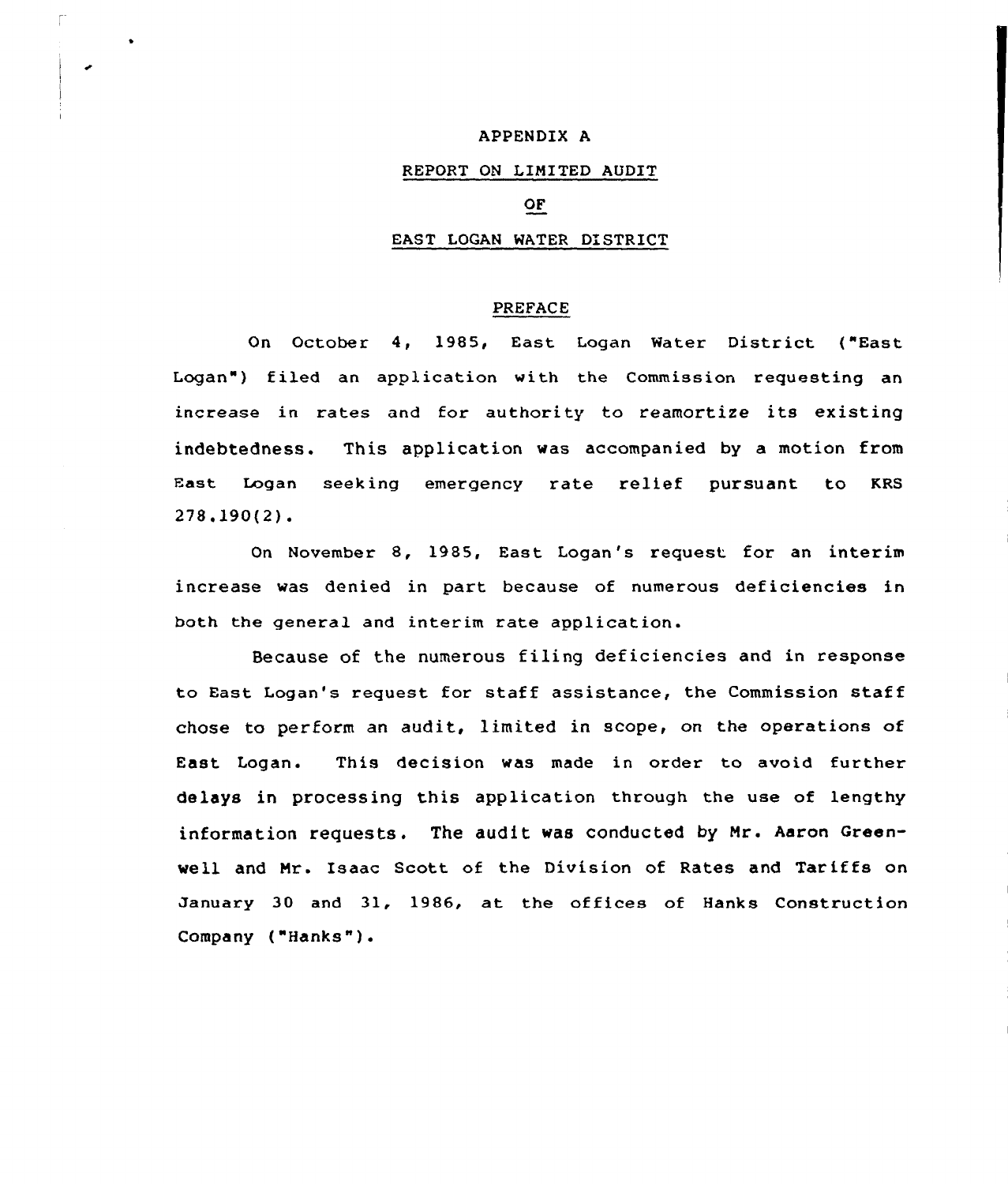#### SCOPE

The scope of this audit was limited to determining whether or not operating expenses, as reported by East Logan in the unaudited financial statements for the year ended June 30, 1985, ("Test Year" ) were accounted for in accordance with the Uniform System of Accounts for Water Utilities and were related to the test year. Each test year expenditure was reviewed, the minutes of East Logan's commissioners meetings from January 19, 1984, through September 26, 1985, were reviewed, an analysis of test year disbursements was compiled, invoices relating to most expenditures were reviewed, and workpapers of East Logan's CPA, Nr. Eugene Hargis ("CPA") were reviewed. Discussions were held with East Logan's Commissioners, Mr. Hargis and employees of Hanks to determine East Logan's financial policies and procedures and to answer questions relating to the accounting treatment accorded specific expenditures.

#### FINDINGS

East Logan, which began operations in October, 1980, has neither been audited nor requested any rate increases prior to the present application. A review of the accounting system revealed that East Logan's financial records were not maintained in accordance with the Uniform System of Accounts for Water Utilities as required by the Commission. With only minor exceptions, the test year expenses, as reported by East Logan, were for that specific period. However, East Logan's failure to maintain their books as required by the Commission resulted in the improper expensing of numerous capital items. Additionally, East Logan included as

 $-2-$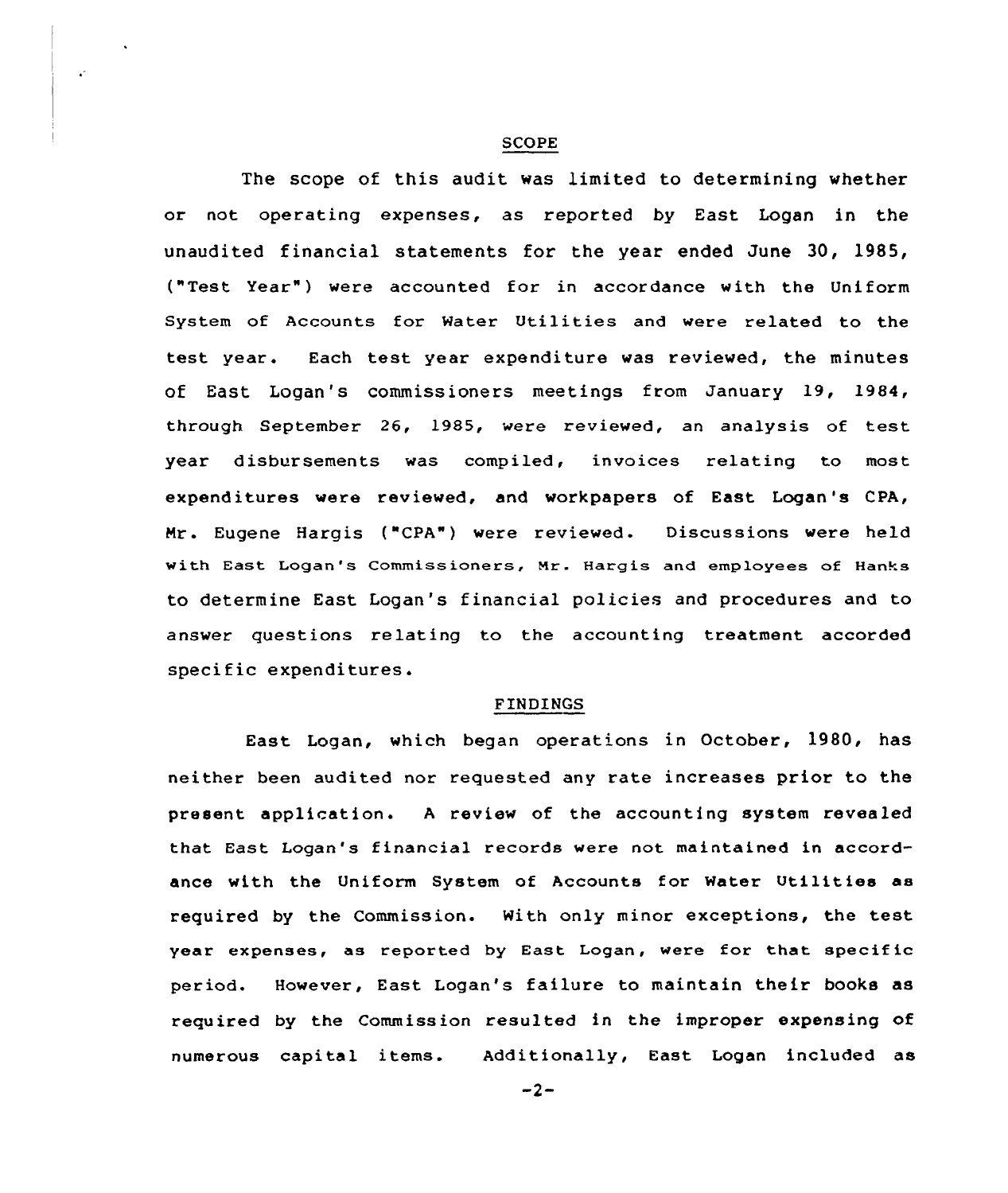income, items more properly classified as contributions in aid of construction.

Following is a discussion of the findings of the audit and recommended adjustments to the test-period operating revenues and expenses. East Logan's books are not maintained according to the Uniform System of Accounts and since it was not within the scope of this audit to restate the operations accordingly, the account titles used are those reported by East Logan:

### Installation Charges

East Logan reported, as a component of revenue, installation charges of S19,505. This amount includes tap-on fees of \$18,730 and line payments of \$775. The Uniform System of Accounts for Water Utilities requires that these items be treated as contributions in aid of construction. Therefore, test period revenues have been reduced by S19,505

### Other Revenue

Other revenue of S2,210 reported by East Logan includes a refund of \$1,202 of the premium on a cancelled insurance policy. This item is further discussed in the "Insurance Expense" section of this report. Additionally, East Logan included interest income of  $$1,564$  as a reduction of interest expense rather than include it under this classification. Mith the deduction of the S1,202 and the addition of the \$1,564, the other revenue for the test year should be  $$2,572.$ 

#### Management Expense

In April, 1984, East Logan's Board of Commissioners ("Board" ) entered into <sup>a</sup> management agreement with Hanks. Under

 $-3-$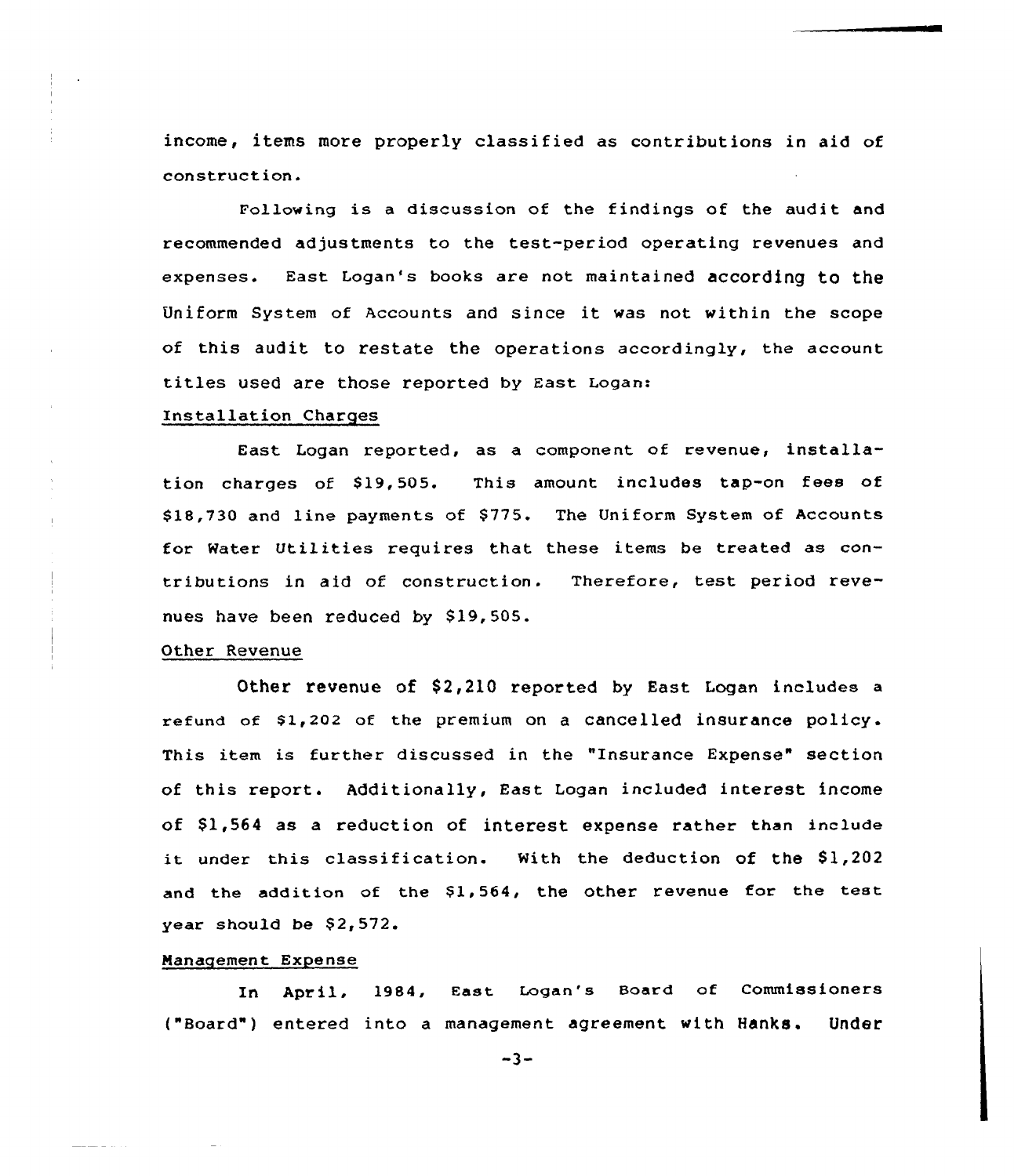the terms of the contract, Hanks is to furnish East Logan with an adequately equipped off ice, and management and supervision of the operations of East Logan in conformity with the policies, rules, regulations and requirements of East Logan and of the various agencies, departments and commissions of the Commonwealth of Kentucky.

The contract requires Hanks to maintain East Logan's water lines at a monthly fee of  $$3.50$  per customer.<sup>1</sup> This maintenance includes all necessary and proper services required in connection with billing and collection of water bills, receiving applications for new water services, staking new services and filing necessary permits and originating work orders, reading in and out customers that change locations, and performing other duties considered necessary. The contract further specifies that Hanks vill maintain proper accounting records and submit monthly and annual reports to the Board. Emergency repair work is to be billed to East Logan at rates specified in the agreement and may be completed without Board approval if under \$500. Hanks is to be reimbursed for reasonable office supplies and is to operate East Logan in accordance with all federal, state and local requirements including those requirements relating to any federal financial assistance.

 $1$  Amended September 27, 1984, by East Logan's commissioners The contract originally specified a flat fee of \$2,750 per month.<br>This fee was changed to \$2,400 per month on July 31, 1984. At This fee was changed to  $$2,400$  per month on July 31, 1984. that time, it was decided that Hanks would read meters semiannually at \$ 350 per reading rather than monthly.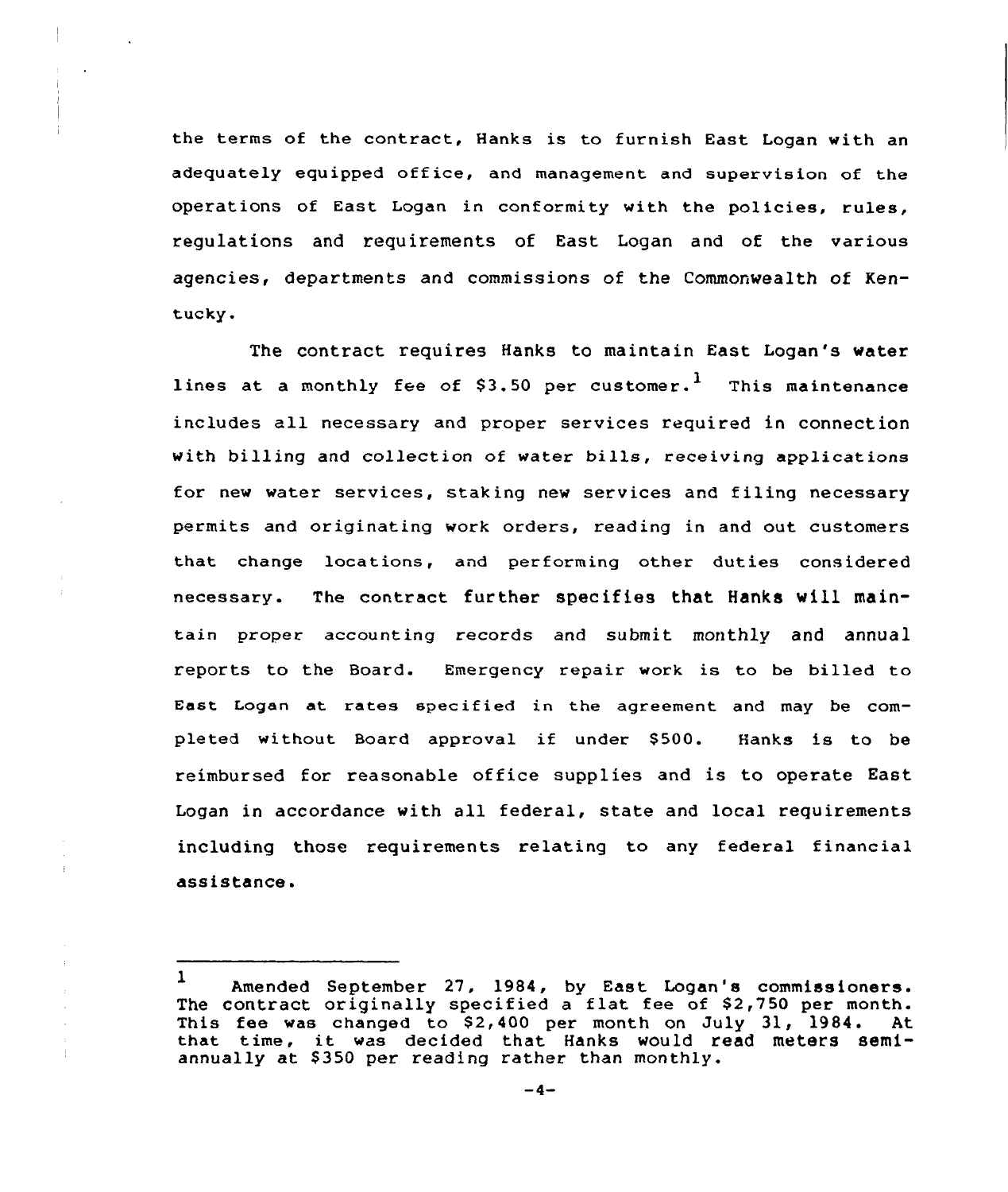Dur ing the test year, East Logan actually paid \$30,860 to Hanks for management expense. East Logan reported a test year expense of \$30,065. This amount reflected an adjustment reversing an accrual entry of SI95 to record the management expense payable at December 31, 1984. <sup>A</sup> conversation with Mr. Hargis revealed that the accrual should have been to contract labor. Therefore, the proper test-year management expense is \$ 30,860.

### Line and Meter Supplies

East Logan reported a test year expense of \$13,862 for line and meter supplies. However, a review of invoices and discussions with the district's manager, C. K. Hanks, disclosed that \$12,921 was improperly expensed. The schedule below lists the checks, by payee, charged to this expense for the test year and includes the staff's determination regarding proper accounting treatment:

| Payee               | Check No. | Amount                 | Capitalize   | Inventory | Expense      |
|---------------------|-----------|------------------------|--------------|-----------|--------------|
| Wemhoener           | 1668      | 210.42<br>$\mathsf{S}$ | \$<br>210.42 | $S - 0 -$ | \$.<br>$-0-$ |
|                     | 1726      | 1,734.23               | 1,659.31     | $-0-$     | $-0-$        |
|                     | 1756      | 1,002.15               | 1,964.45     | $-0-$     | $-0-$        |
|                     | 1782      | 589.31                 | 453.95       | $-0-$     | 135.36       |
|                     | 109       | 31,04                  | $-0-$        | $-0-$     | 31.04        |
| G&C Water-<br>Works | 1638      | 479.22                 | 433.41       | $-0-$     | 45.81        |
|                     | 1655      | 1,231.05               | 1,231.05     | $-0-$     | $-0-$        |
|                     | 1800      | 1,308,81               | 1,283.31     | $-0-$     | 25.50        |
|                     | 3/14/85   | 1,245.90               | 1,046.72     | $-0-$     | 199.18       |
|                     | 111       | 1,784.25               | 608.85       | 1,175.40  | $-0-$        |
|                     | 134       | 210.72                 | 210.72       | $-0-$     | $-0-$        |
|                     | 161       | 1,384,60               | 1,289.34     | $-0-$     | 95.26        |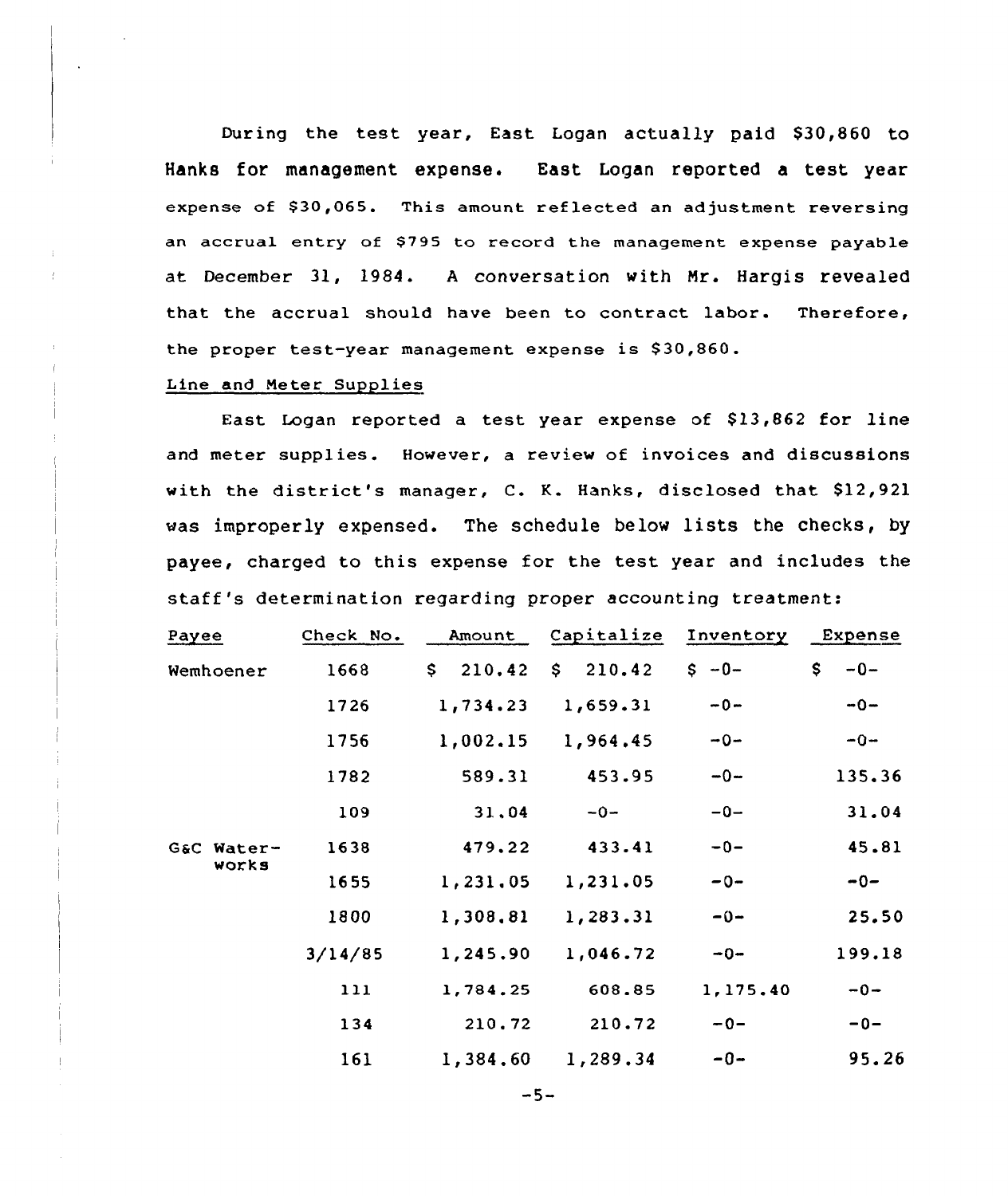| Payee                  | Check No. | Amount      | Capitalize  | Inventory  | Expense  |
|------------------------|-----------|-------------|-------------|------------|----------|
| B&G Chemi-<br>cals     | 1627      | \$148.00    | $-0-$       | $-0-$      | \$148.00 |
|                        | 1799      | 148.00      | $-0-$       | $-0-$      | 148.00   |
| <b>Rockwell</b>        | 1746      | 823.70      | \$823.70    | $-0-$      | $-0-$    |
| Rock City<br>Machinery | 1766      | 530.18      | 530.18      | $-0-$      | $-0-$    |
| Totals                 |           | \$13,861,58 | \$11,745.41 | \$1,175.40 | \$940.77 |

Payments of \$11,745.41 were capital in nature and should be included in the appropriate plant accounts. The \$1,175.40 was for pipe purchased for inventory and resale and should be accorded the proper accounting treatment for items of that nature. Additionally, the expense of  $$941$  should be increased by  $$1,291.60$ , including S874 recorded as contract labor and \$417.60 recorded as pump and tank utilities. These reclassifications will be discussed later in the appropriate sections of this report. Therefore, the proper test-year line and meter supplies expense is \$ 2,233.

# Meter and Tap-on Fees

East Logan reported payments of \$11,587 to Hanks for installing meters during the test year as an expense. <sup>A</sup> review of the invoices submitted by Hanks, revealed that actually \$14,068 was paid by the district for services performed in connection with meter installation or line extensions. The difference of \$2,481 was included in contract labor by East Logan and will be further discussed in that section. The Uniform System of Accounts requires that expenses of this nature he capitalized with entries

 $-6-$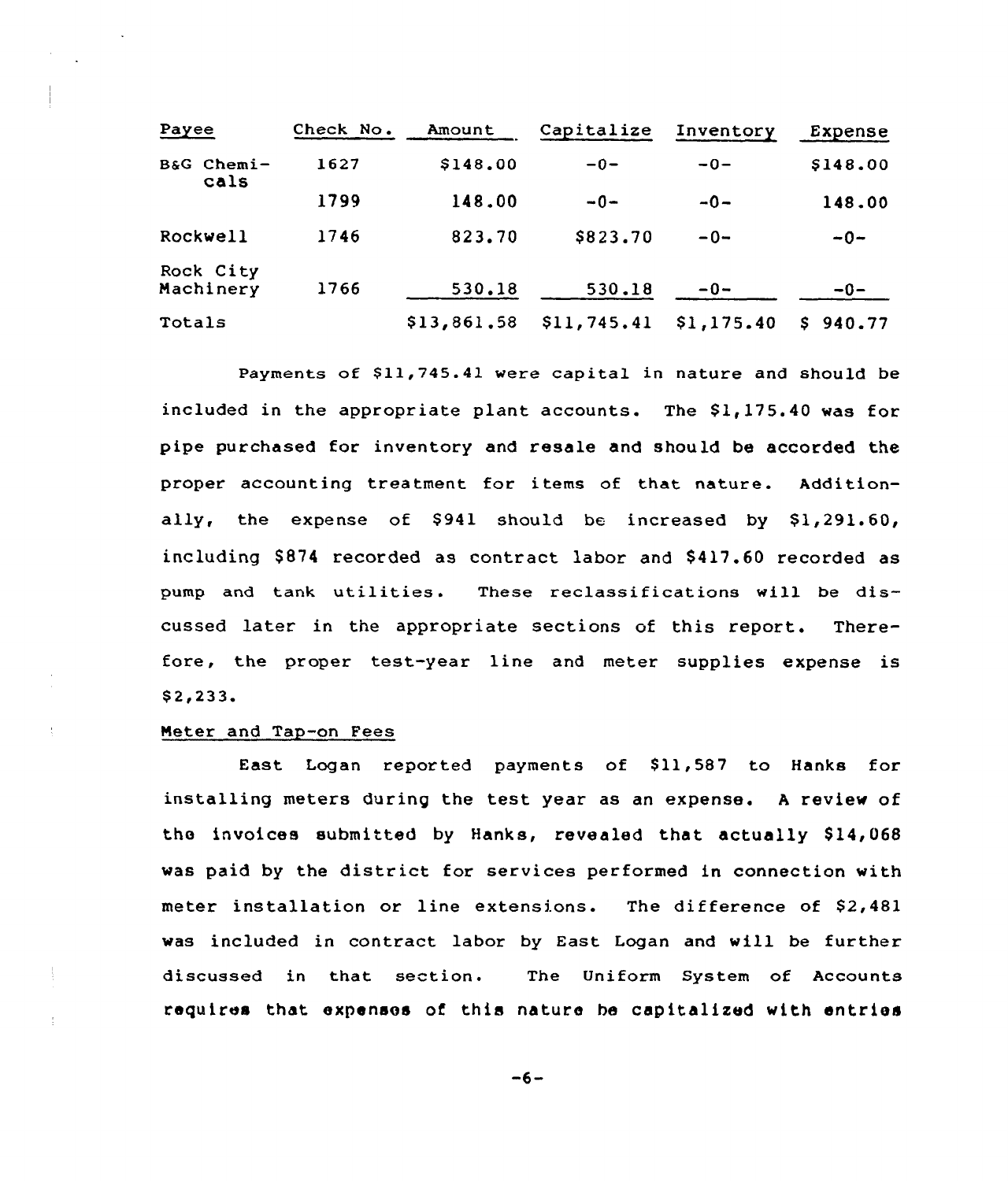made to the appropriate plant accounts. Therefore, the test year expenses have been reduced by \$11,587.

### Contract Labor

The expense for contract labor reported by East Logan for the test year was \$7,743. The contract labor trial balance prior to adjustments made by East Logan's CPA was \$59,732.91. This amount is verified by checks recorded as contract labor payments during the test year. The following is <sup>a</sup> reconciliation of the trial balance to the test year reported expense:

| Checks recorded as contract labor                       | \$59,732.91  |
|---------------------------------------------------------|--------------|
| Deduct:                                                 |              |
| Management fee - 7-1 through $12-31-84$ (15,169.50)     |              |
| Stevenson Mill Road Contract                            | (27,000.00)  |
| Meter and tap-on fees                                   | (11, 586.83) |
| Add:                                                    |              |
| Repair of FM Telemetry System                           | 874.00       |
| Accrual of June, 1985 payment for<br>meter installation | 892.30       |
| Total                                                   | \$7,742.88   |

The staff review of this account included <sup>a</sup> verification of the total disbursements recorded as contract labor and an examination of the invoices and other documents supporting these disbursements. The minutes of the meetings of East Logan's commissioners supported the payments of the management fees of \$ 15,169.50 and the payments totalling \$ 27,000 to Hanks for the Stevenson Nill Road construction. The examination of the invoices revealed that an additional \$2,481 was expended for items related

 $-7-$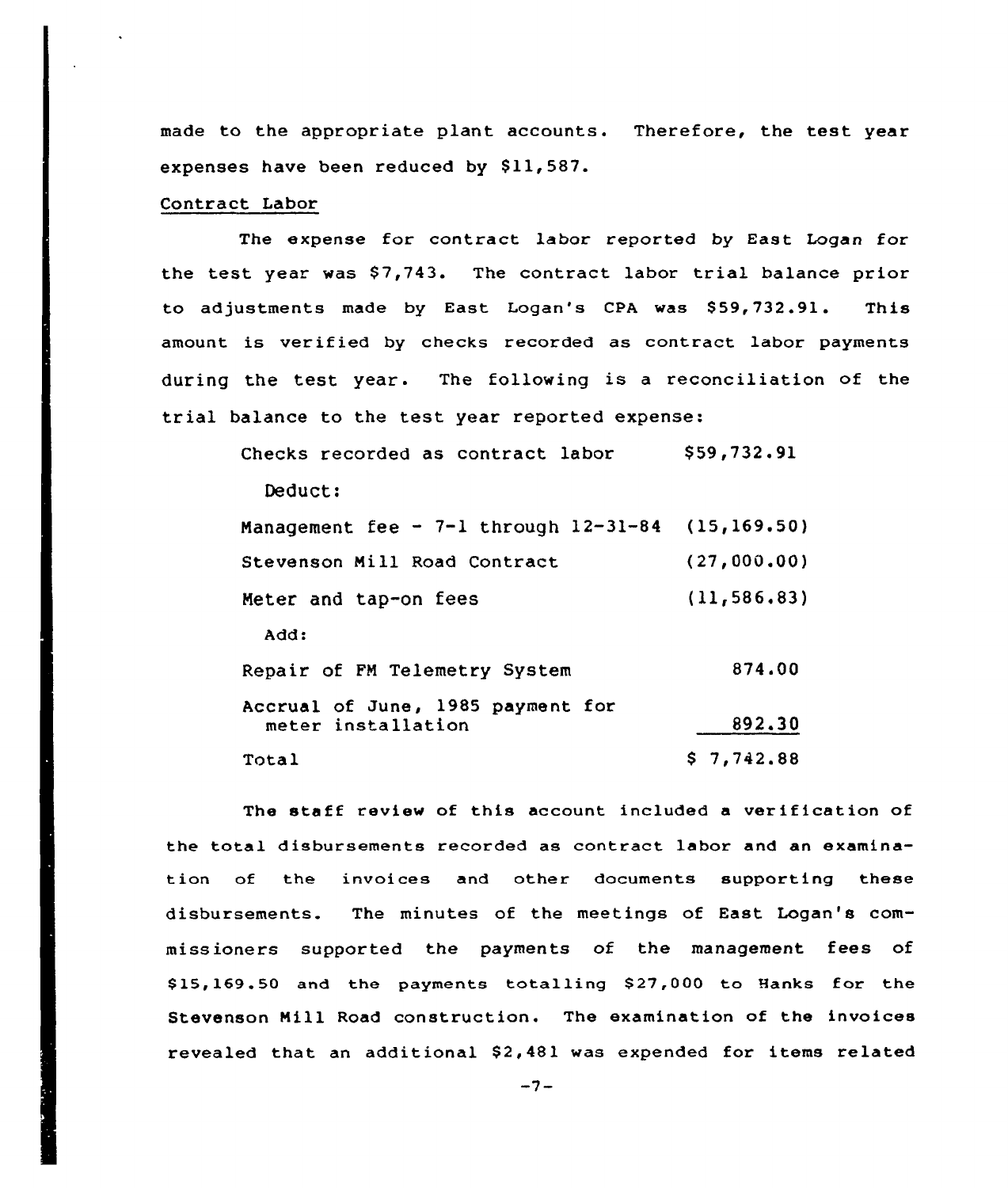to meter installation and line extensions but had not been included in tne meter and tap-on fee classification used by East Logan. Additionally, Check No. 1768 in the amount of \$390.50 paid to Kondracki-Tinsley for engineering services on the Stevenson Nill Road construction was included as contract labor. This and other payments in connection with the Stevenson Nill Road project should be capitalized rather than expensed.

The \$874 for repair of the telemetry system has been classified as line and meter supplies expense by the staff. Additionally, an adjustment was made to accrue \$892.30 as contract labor. This amount was for the June 1985 invoice submitted by Hanks for meter installation and repair. However, this payment was actually made by Check No. 176 on June 26 which resulted in accounting for this expenditure twice in the month of June. This duplicate expenditure has been reversed by the staff.

Therefore, the expense for contract labor as determined by the staff should be  $$3,105$  and may be reconciled as follows:

Checks recorded as contract labor  $$59,732.91$ 

Deduct

| Management fee $\sim$ 7-1 through 12-31-84 (15,169.50) |               |
|--------------------------------------------------------|---------------|
| Stevenson Mill Road Contract                           | (27,000.00)   |
| Meter and Tap-on Fees                                  | (14, 068, 00) |
| Kondracki-Tinsley                                      | (390.50)      |
| Total                                                  | \$3,104.91    |

### Utility and Sales Tax

East Logan reported \$6,638 as the test year expense for utility and sales tax. The actual test year payments were

 $-8-$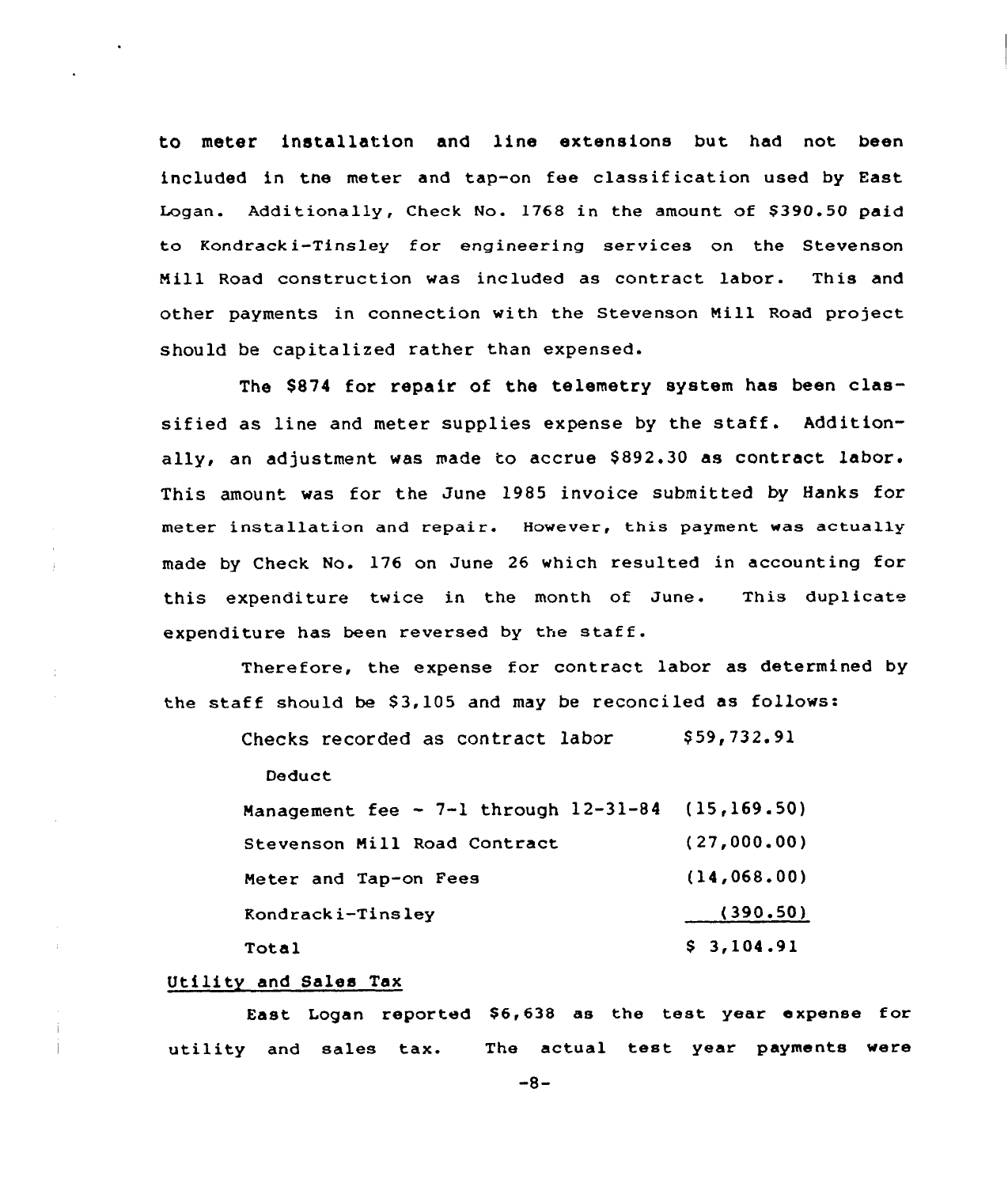\$ 6,522.47. This amount was adjusted to accrue \$ 488.03 due but outstanding as of the end of the test year and by \$372.84 to reverse a prior period accrual to the 1984 year-end operations. This amount was paid during the test year by Check No. 1789, \$ 130.49, and Cheek No. 1790, \$242.35, and should be included in test year expenses. However, test year expenses should be reduced by \$ 311.48 which represent the June 1984 expenses paid in July 1984. Therefore, the test-year utility and sales tax expense should be increased by \$62 to \$6.700.

# Office Supplies and Expenses

The reported test year expense for office supplies and expenses was  $$4,841$ . This amount should be reduced by \$200 paid to Seaboard System Railroad in connection with the Stevenson Mill Road construction and by \$30.45 paid for insurance for July 1, 1985 through June 30, 1986. Therefore, the test year expense should be  $$4,611.$ 

### Pump and Tank Utilities

The pump and tank utilities expense reported was \$3,139. An analysis of the test year expenditures and of the CPA's trial balance revealed that checks totalling \$4,798.48 were recorded as expenses and that an adjustment reducing this expense by  $$1,659.48$ was made. The adjustment reclassified \$1,659.48 as insurance expense. A review of the invoices revealed that \$1,462 was paid for insurance in June, 1985 and recorded in this account. The staff has determined that the \$1,659.48 actually represents the total amount of checks recorded in June 1985 as pump and tank utilities rather than misclassified insurance expense.

 $-9-$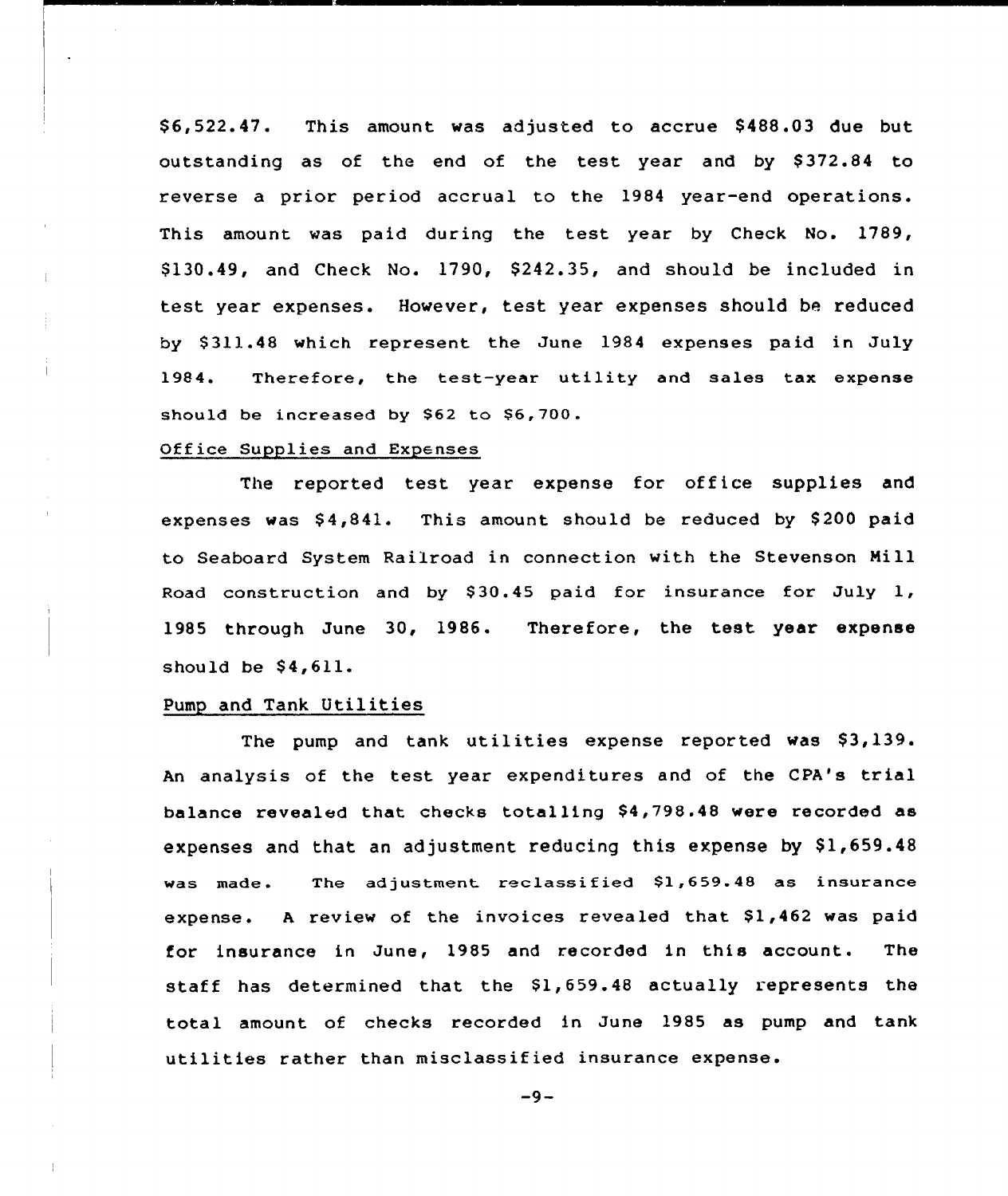Examination of the checks and invoices revealed that the following checks should be reclassified to line and meter supplies:

| Check dated 3-21-85 to Knowles<br>Communication for sending unit repair | \$100.00 |
|-------------------------------------------------------------------------|----------|
| Check No. 107 to Auburn Electric for<br>pump repair.                    | 299.60   |
| Check No. 112 to Auburn Electric for<br>pump repair.                    | 18.00    |
| Total                                                                   | \$417.60 |

The appropriate adjustment to the trial balance should have been  $$1,879.60$  which is the  $$417.60$  shown above and the  $$1,462$ insurance payment. Thus, an adjustment of \$220.12 to the reported expense has been made which produces an adjusted test year expense of \$2,919.

### Insurance Expense

 $\overline{\mathcal{L}}$ 

East Logan reported insurance expense of \$1,690. As discussed in the preceding section, that amount includes an erroneous adjustment of \$1,659.48. Prior to the test year, East Logan paid \$ 1,380 for fire and liability insurance covering the period from April 1, 1984 through March 30, 1985. The staff has prorated this amount at \$115 per month to determine the actual expense from July 1, 1984 through March 30, 1985, of Sl, 035. In June 1985, East Logan paid  $$1,462$  for an insurance policy that was subsequently cancelled. East Logan was refunded \$1,202 with \$260 of the payment allocated to insurance from March 30, through Nay 31, 1985. Therefore, including a \$30.45 encroachment bond payment, the adjusted test-year insurance expense is \$1,325.

-10-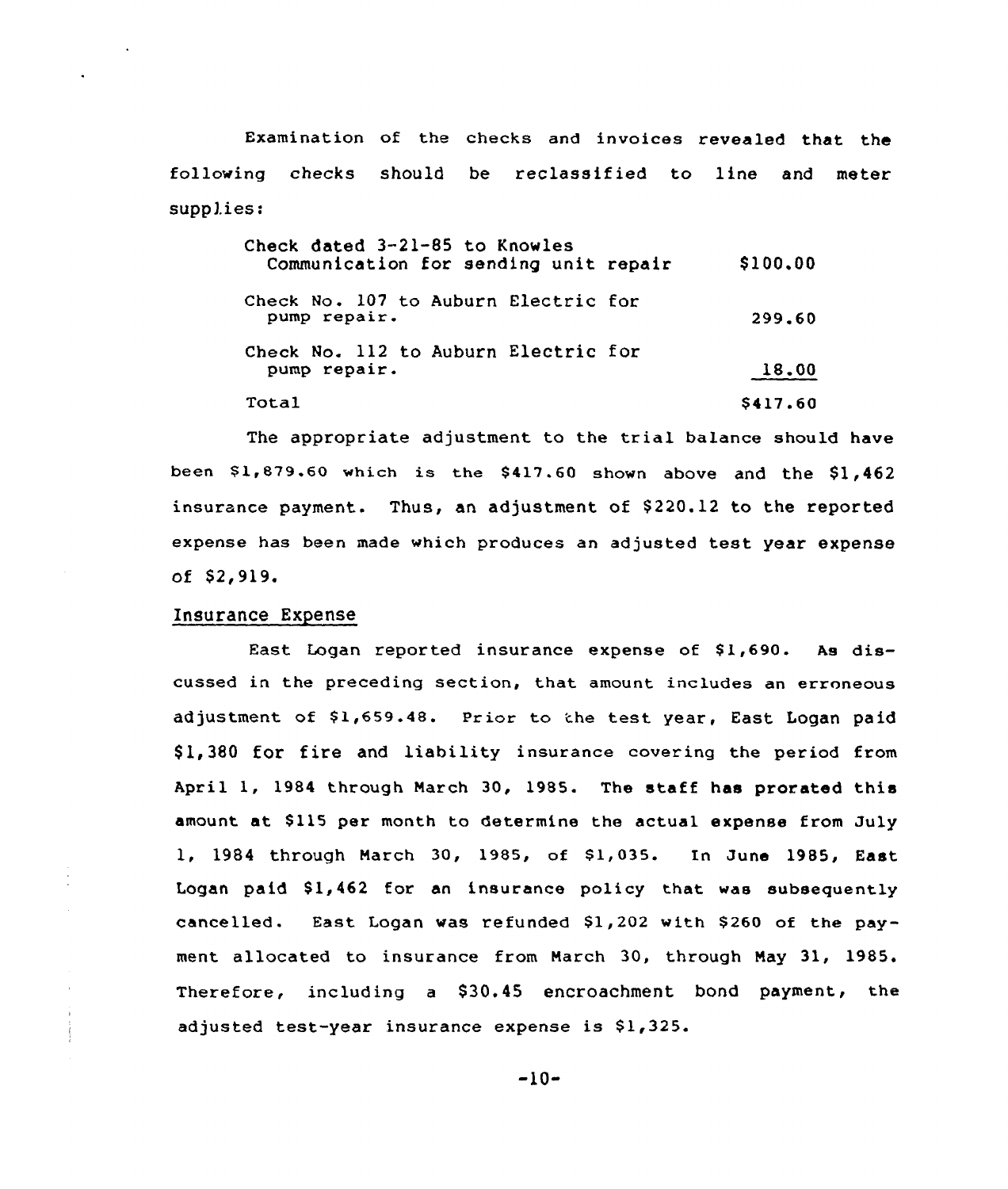### Water Refunds

East Logan reported as an expense water refunds of \$1,509. This represents refunds of deposits of \$869 and checks written by East Logan to transfer deposits from one checking account to another of \$640. These amounts do not represent expenses and should not be classified as such. If properly recorded initially, the \$ 869 should have been treated as a reduction to contributions in aid of construction, tap-on fees Account No. 271.1 and the \$640 should increase customer deposits, Account No. 235. Therefore, test-year operating expenses have been reduced by \$1,509.

#### Other Expenses

East Logan reported other expenses of \$489. The staff has reduced this amount by \$89 which represents payments of outstanding bills for operating expenses incurred prior to the test year. Therefore, other expenses for the test year have been included at \$ 400.

#### Interest Expense

East Logan reported test-year interest expense of \$56,949. This amount represents:

| Payee                                     | Description                        | <b>Amount</b> |
|-------------------------------------------|------------------------------------|---------------|
| Farmer's Home Admin-<br>istration         | Original \$902,000<br>Bond         | \$46,900      |
| Farmer's Home Admin-<br>istration         | Interest & principal<br>in arrears | 4,312         |
| Citizens National Bank<br>of Russellville | \$100,000 note                     | 7,304         |
| Subtotal                                  |                                    | \$58,516      |
| East Logan Water Dist.                    | Interest income                    | (1, 567)      |
| <b>TOTAL</b><br>$-11-$                    |                                    | \$56,949      |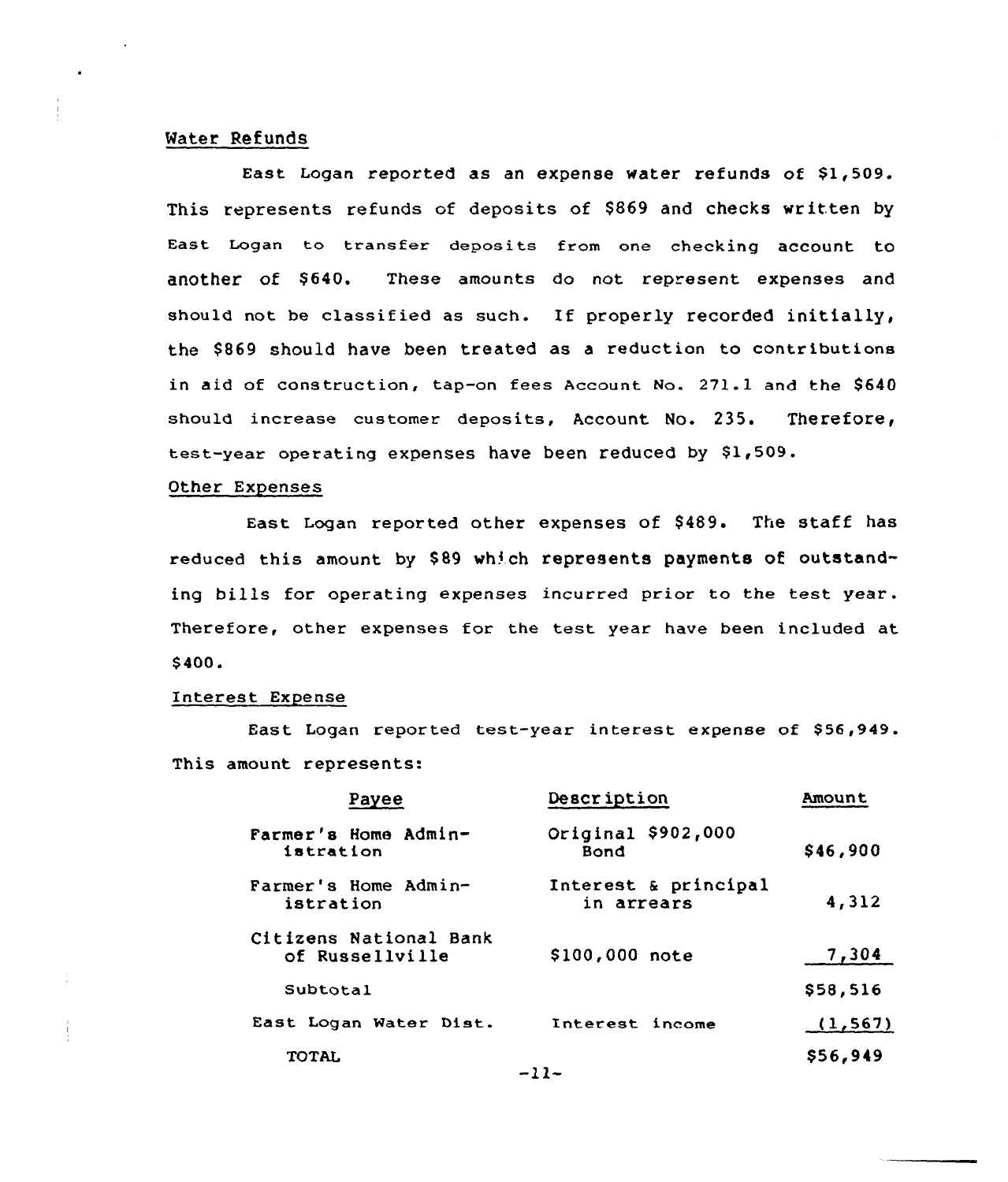The Uniform System of Accounts requires that interest income be recorded separately in Account No. 419; therefore, the reduction for interest income has not been included in the testyear interest expense of \$58,516.

### Depreciation Expense

East Logan reported test-year depreciation expense of \$51,803. This amount includes \$940 for depreciation of a leased computer. East Logan's CPA has determined this lease to be equivalent to an installment purchase for accounting presentation. However, a review of the minutes of the commissioners meeting and an analysis of checks written during the test year have led the staff to question this treatment. The staff has determined that since \$100 is being expensed monthly for the computer and since it was allegedly sold with all other equipment, according to the minutes of the Nay 17, 1984 board meeting, that it should be removed from East Logan's books and that depreciation be reduced by \$ 940.

Because of the limited scope of this audit, the staff has not determined the validity of East Logan's reported plant in service; therefore, except for the reduction for the depreciation of the computer, the staff has made no attempt to verify East Logan's depreciation expense. The adjusted depreciation expense for the test year is \$50,863.

#### SUNNARY

The following is a summary of the effect of these adjustments on East Logan's test-year operating statement:

-12-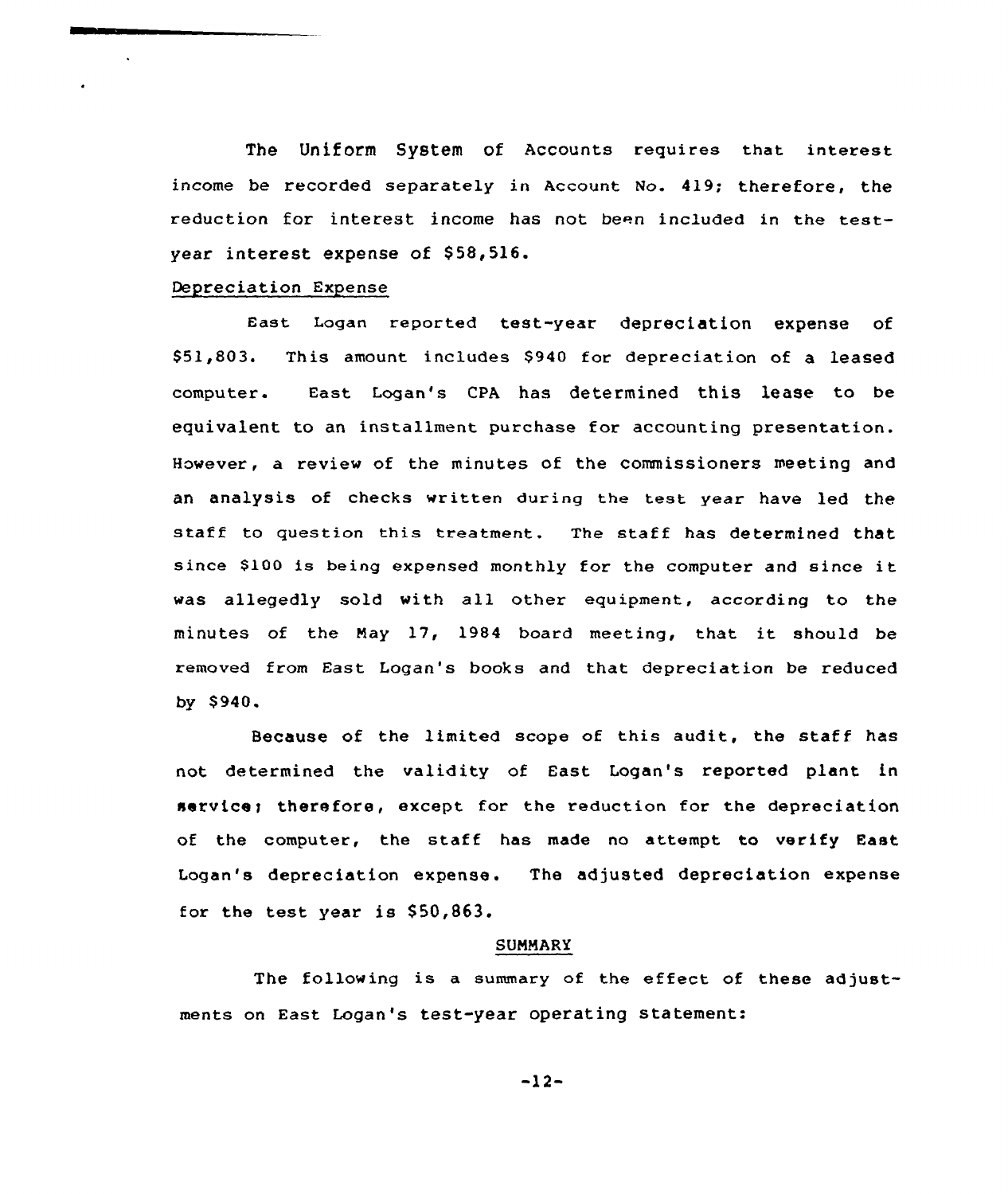| Revenues:                              | Test-Year<br>Reported | Staff<br>Adjustments | Test-Year<br>Adjusted |
|----------------------------------------|-----------------------|----------------------|-----------------------|
| Water Sales                            | \$168,725             |                      | \$168,725             |
| Installation Charges                   | 19,505                | \$(19, 505)          | $-0-$                 |
| Other revenue                          | 2,210                 | 362                  | 2,572                 |
| Total revenues                         | \$190,440             | \$(19, 143)          | \$171,297             |
| Operating Expenses                     |                       |                      |                       |
| Water                                  | \$53,819              | $-0-$                | \$53,819              |
| Management expense                     | 30,065                | \$.<br>795           | 30,860                |
| Line and meter supplies                | 13,862                | (11, 629)            | 2,233                 |
| Meter and tap-on fees                  | 11,587                | (11, 587)            | $-0-$                 |
| Contract labor                         | 7,743                 | (4, 638)             | 3,105                 |
| Utility and sales tax                  | 6,638                 | 62                   | 6,700                 |
| Office supplies and expense            | 4,841                 | (230)                | 4,611                 |
| Pump and tank utilities                | 3,139                 | (220)                | 2,919                 |
| Insurance                              | 1,690                 | (365)                | 1,325                 |
| Commissioners expense                  | 1,850                 | $-0-$                | 1,850                 |
| Legal and accounting                   | 2,719                 | $-0-$                | 2,719                 |
| Water refunds                          | 1,509                 | (1, 509)             | $-0-$                 |
| Other                                  | 489                   | (89)                 | 400                   |
|                                        | \$139,951             | \$(29, 410)          | \$110,541             |
| Non-Operating Expense                  |                       |                      |                       |
| Interest - net                         | \$56,949              | 1,567<br>\$          | \$58,516              |
| Depreciation                           | 51,803                | (940)                | 50,863                |
| Amortization                           | 1,978                 | $-0-$                | <u>1,978</u>          |
| Total non-operating expenses \$110,730 |                       | 627<br>\$            | \$111,357             |
| Net loss                               | \$(60, 241)           | \$9,640              | \$ (50, 601)          |

 $\sim$   $\bullet$ 

 $\hat{\bullet}$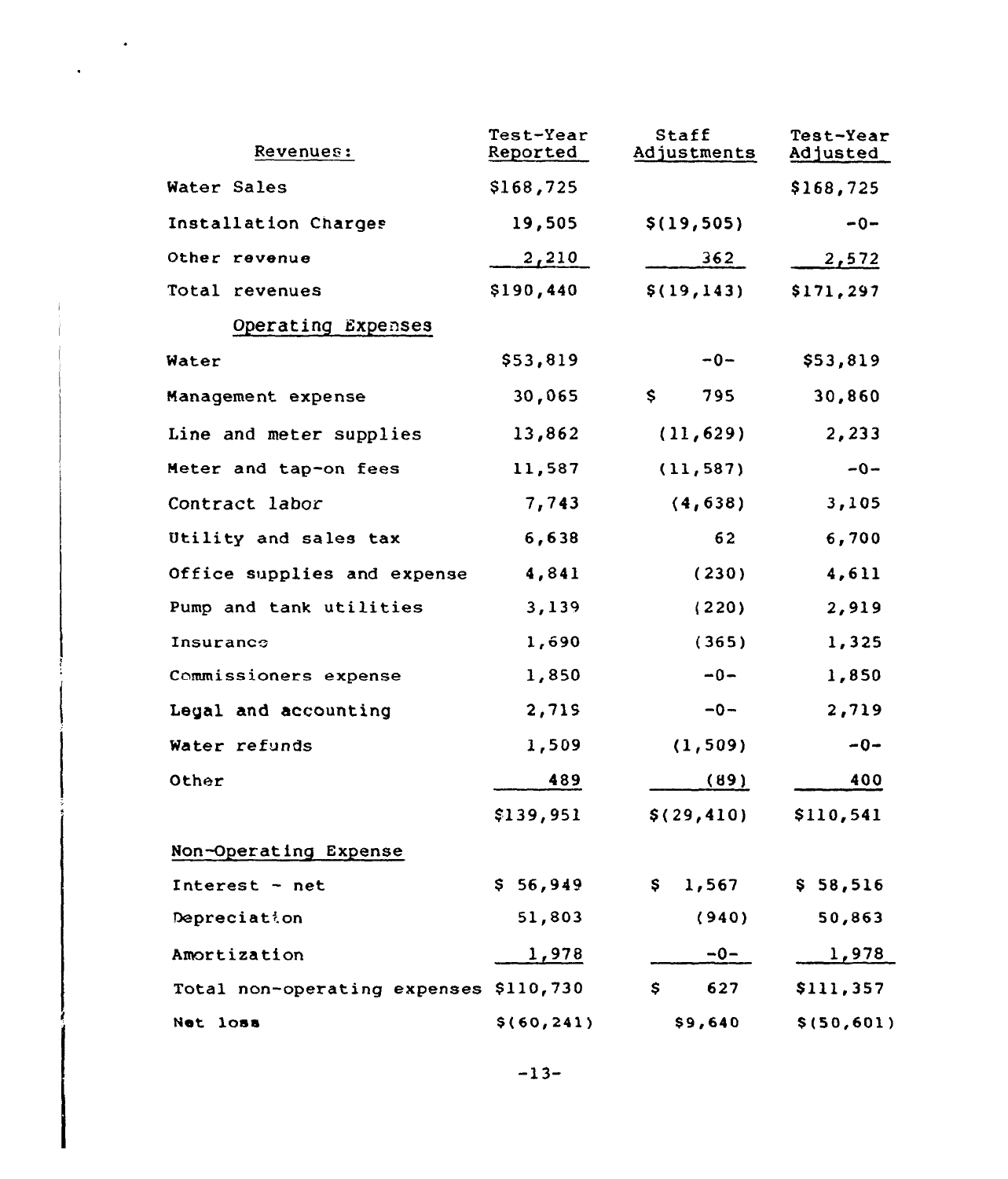#### CONCLUSION AND RECOMMENDATIONS

It was previously stated in this report that East Logan had not maintained its books in accordance with the Uniform System of Accounts for Mater Utilities. As evidenced by the numerous adjustments, this failure by East Logan resulted in their inability to present a true picture of their test year operations and has resulted in delays in processing the rate application.

The staff has reason to believe that additional problems exist. Due to the limited scope of the audit, the staff did not attempt to determine the accuracy of East Logan's plant in service and did not verify test-year depreciation expense. However, the staff is of the opinion that these account balances are inaccurate. During the test year, East Logan paid, from the proceeds of the Citizens National Bank loan, approximately 831,464.94 in past due bills. Many of these appear to be capital in nature. At what point, if ever, these expenditures were entered in the plant accounts is questionable. Further, based on the numerous errors in classification during the test year, it should be assumed that similar problems in prior years result in understated plant balances, overstated expenses and improper retained earnings.

Problems also exist with the internal accounting and administrative controls in force at East Logan. The minutes of the commissioners' meeting of April 25, 1985, refer to an investigation requested by East Logan's current commissioners, performed by the United States Department of Agriculture concerning past management practices. The report concluded that evidence was found of mismanagement in the amount of \$90,000 by East Logan's

 $-14-$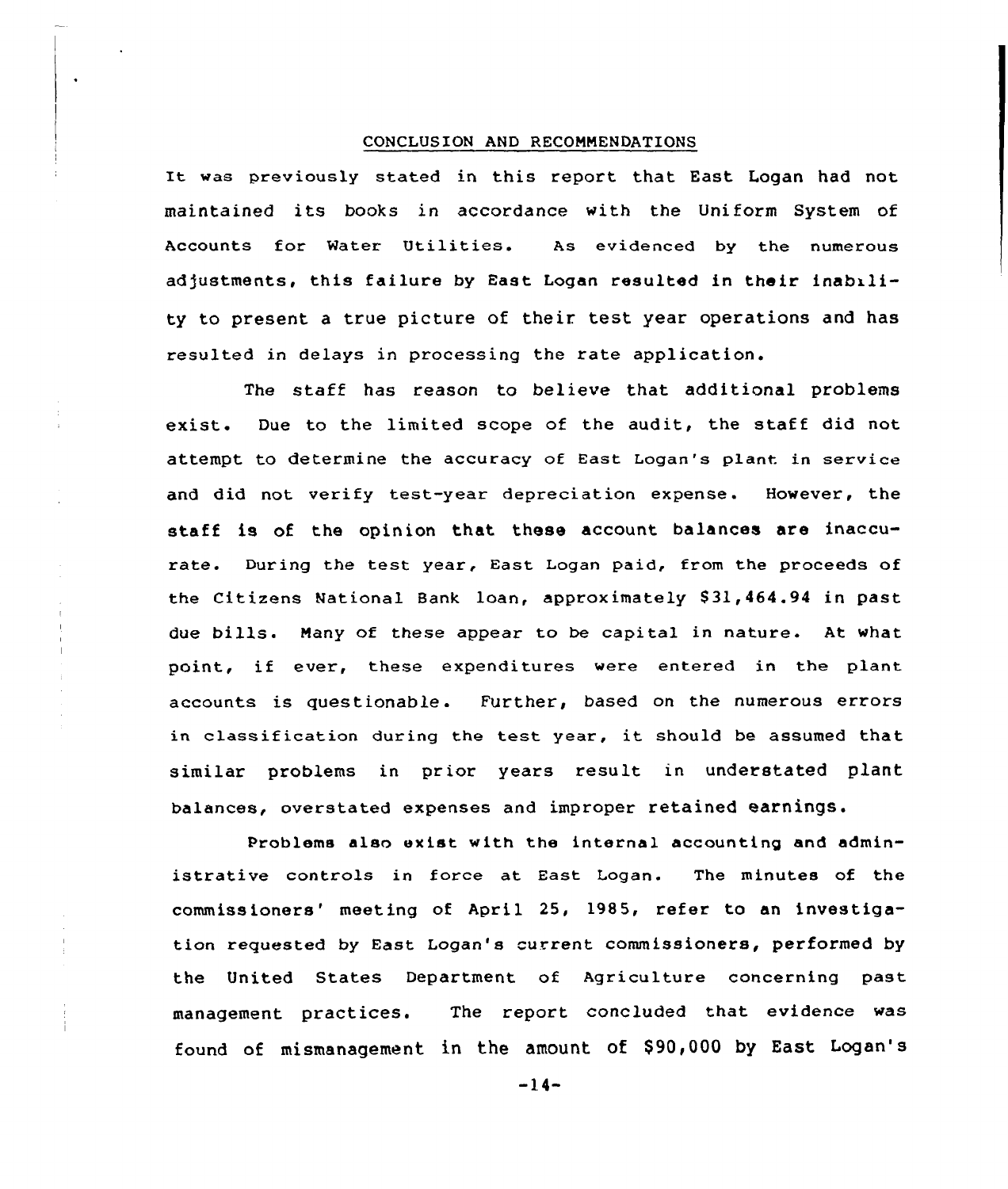prior chairman and manager. The current commissioners and management have shown a willingness to attempt to correct past weaknesses in the internal controls. Yet, weaknesses were evidenced in the test year transactions reviewed by the staff.

The handling of the awarding and payment of a \$27,000 construction project on stevenson Nill Road is an example. From the evidence reviewed by the staff, the contract was not awarded through formal competitive bidding, a written version of the contract and its terms did not exist, and payments were made to the contractor based on his oral request for funds, no invoices or work in progress reports were submitted to support the requests. The situation is furthex complicated in that the contractor was the firm which also managed East Logan, Hanks. While no evidence existed to indicate the selection of Hanks was improper, the procedures used by East Logan in this matter demonstrate that internal controls were weak.

In addition, the use of Hanks exclusively for repair projects not covered by the management contract indicates another weakness in internal controls. The larger dollar projects were not awarded through competitive bidding. No job orders or work in progress reports were submitted with the invoices for materials and labor. A supplies inventory record, tracking the items used on specific jobs as well as the available inventory, has not been maintained. Also, in the September 27, 1984 minutes, the secretary for Hanks was authox ized to sign checks for East Logan. While no evidence of improper practice by Hanks was found, the current situation has the potential for such abuses.

 $-15-$